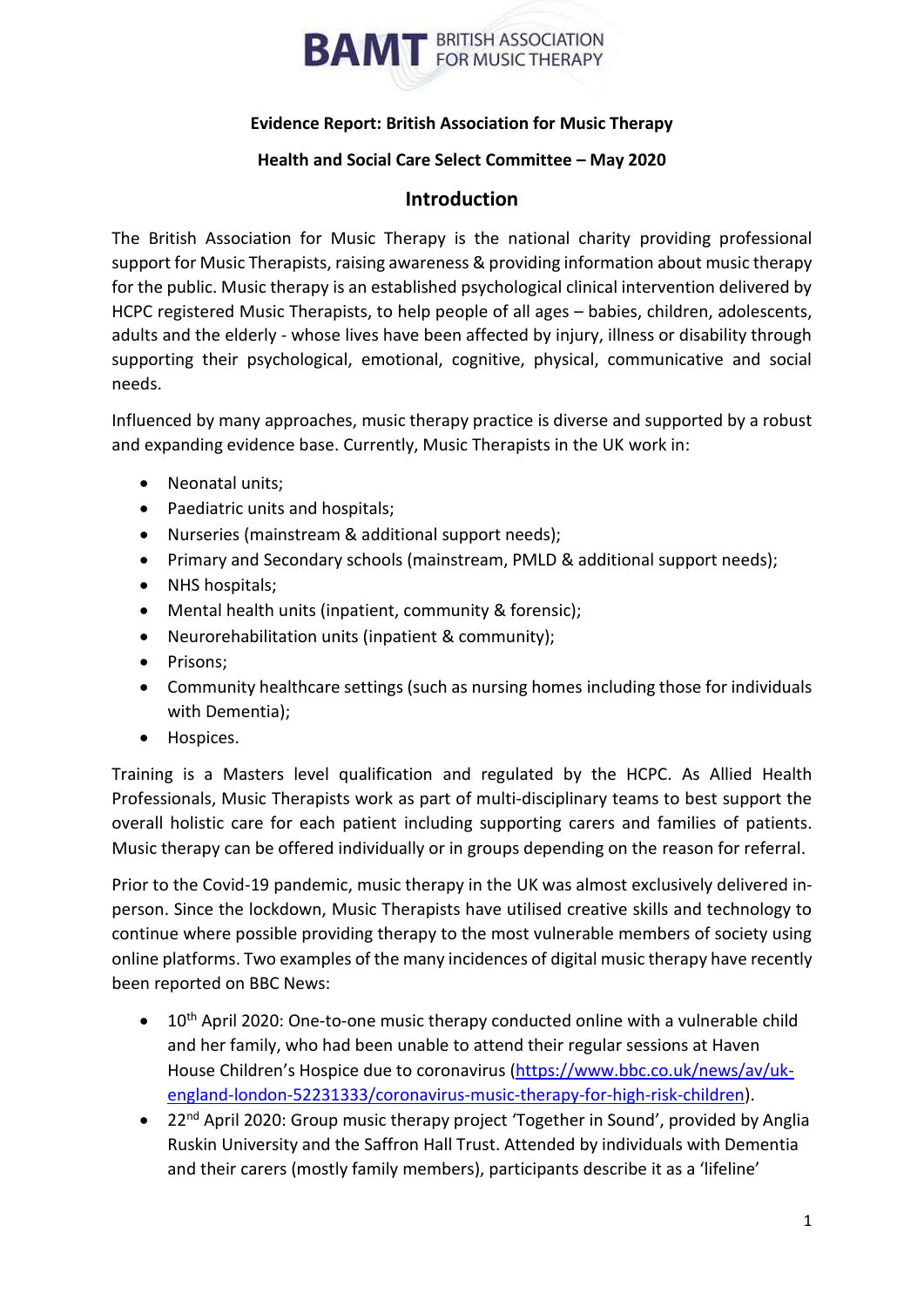during the pandemic [\(https://www.bbc.co.uk/news/av/uk-england-essex-](https://www.bbc.co.uk/news/av/uk-england-essex-52375524/coronavirus-online-music-therapy-group-a-lifeline-in-pandemic)[52375524/coronavirus-online-music-therapy-group-a-lifeline-in-pandemic\)](https://www.bbc.co.uk/news/av/uk-england-essex-52375524/coronavirus-online-music-therapy-group-a-lifeline-in-pandemic).

These are two examples demonstrating the significant emotional benefit of the continuation of music therapy services during this pandemic. There is a wealth of evidence-based research on the efficacy and impact of music therapy on all patient populations, including Cochrane Reviews, Randomized Controlled Trials (RCTs), qualitative and quantitative studies.

Neuroscience, for example, documents the positive effect music therapy has on the neurologic population (Thaut et al., 2014; Magee et al., 2009; Baker et al., 2006). The Cochrane Review on music interventions for acquired brain injury highlight the vast range of evidence for how music therapy assists in gait, communication, quality of life and upper limb function following a stroke (Magee et al., 2017).

This submission aims to set out evidence based benefits that music therapy provides for issues specifically related to the Covid-19 pandemic: trauma, bereavement, palliative care and mental health. It will also recommend that Music Therapists, experienced and already established within healthcare settings throughout the UK, be further utilised to assist the Government in meeting extra demand for mental health services, provide healthcare to vulnerable groups who are shielding and enable positive change in healthcare during and after Covid-19.

## **Meeting extra demand for mental health services**

#### 1. Mental health

Music therapy should be integral to any mental health team enhancing its holistic support and treatment for anyone who requires it. Music Therapists could be utilised further to provide people with existing mental health issues additional support as well as immediate support to those affected by coronavirus, including frontline staff, survivors and the bereaved.

The Doctors' Association UK survey of 350 NHS staff highlighted concerning statistics on the mental health of frontline healthcare practitioners. With 57% reporting high levels of stress which left them 'overwhelmed or unable to cope because of pressure at work', 11% 'feeling suicidal', an additional 3% 'suffering self-harm' and almost 48% stating they 'did not feel mental wellbeing support has been adequate', it is clear that further and immediate psychological support is urgently needed for NHS staff (DAUK and ITV News look at the impact of Covid-19 on the Mental Wellbeing of NHS staff, 2020).

The pandemic will have a significant impact on the mental health of healthcare practitioners, and some are likely to be left traumatised by:

- Significant rise in patient deaths (more than some will have seen before);
- Being unable to support families to be with loved ones in their final hours due to physical restrictions;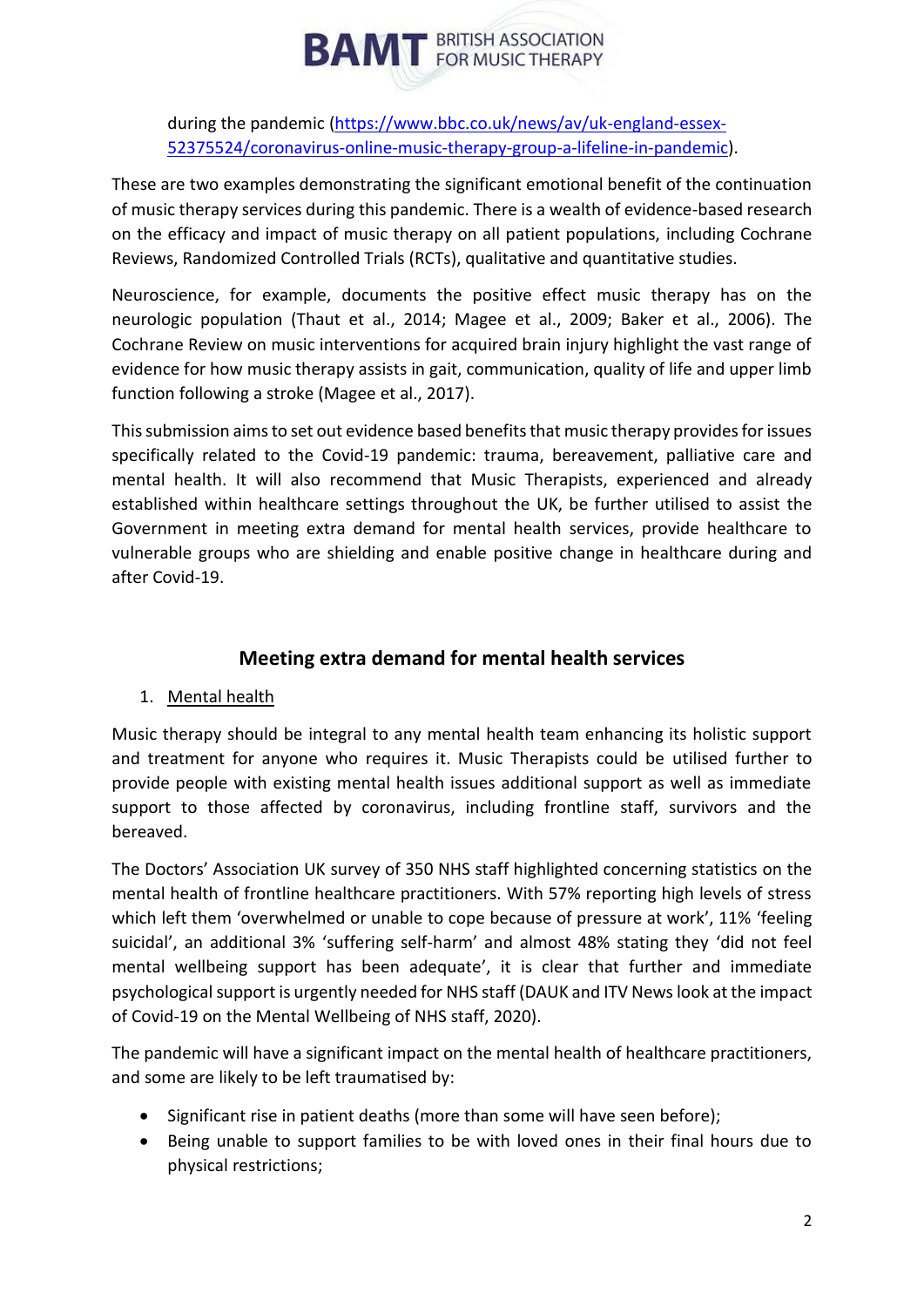- Contracting coronavirus themselves;
- Losing close friends and team members.

Music Therapists are trained in supporting those in crisis and/or experiencing trauma. The Government's mental health outcomes strategy in 2011 called for prioritisation of early intervention, the personalisation and diversification of mental health services (HM Government, 2011). "All Our Health", the Public Health England framework, also calls for team managers and leaders to "Provide a psychologically safe environment for patients, visitors and staff and promote mental health in the workplace" (PHE, 2019).

**BAMT** BRITISH ASSOCIATION

2. Patients

There are four Cochrane Reviews documenting efficacy of music interventions for patients; two specifically detail benefits for mechanically ventilated patients and preoperative anxiety:

*Cochrane review for music interventions for preoperative anxiety (Bradt et al., 2013)*

- Patients awaiting surgery experience high levels of anxiety, resulting in physical manifestations such as slower wound healing, increased risk of infection, complications with induction of anaesthesia and postoperative recovery;
- Sedatives and anti-anxiety drugs cause negative side effects, extend patient recovery periods and are costly to health services;
- Music listening, a non-pharmacological intervention, can have a beneficial effect by reducing anxiety more than standard care interventions alone;
- One large study (Bringman, 2009) showed music interventions to be more effective for preoperative anxiety, heart rate and blood pressure reduction than midazolam.

*Cochrane review for music interventions for mechanically ventilated patients (Bradt et al., 2014)*

- Mechanical ventilation causes major distress and anxiety for patients and their loved ones;
- Music listening has been found to consistently reduce respiratory rate, blood pressure and has a positive impact on consumption of sedatives and analgesics;
- Non-invasive music listening "may provide a viable anxiety management option to mechanically ventilated patients".

Crucially, this Cochrane review strongly advocates for Music Therapists to be involved in choosing appropriate music for patients. Bradt et al. (2014) discourage using commercial music such as hospital radio stations, recommending clinical staff consult their Trust's Music Therapist or seek out one if one is not available:

*"It is recommended that Music Therapists collaborate with medical personnel in this setting to carefully assess and evaluate the complexity of physiological responses in these patients. Vice versa, it is important that medical personnel providing music experiences to intensive care unit (ICU) patients consult with a Music Therapist to understand the differential impact of specific music parameters on relaxation responses as well as to perform an accurate assessment of patients' musical preferences."* (Bradt et al., 2014)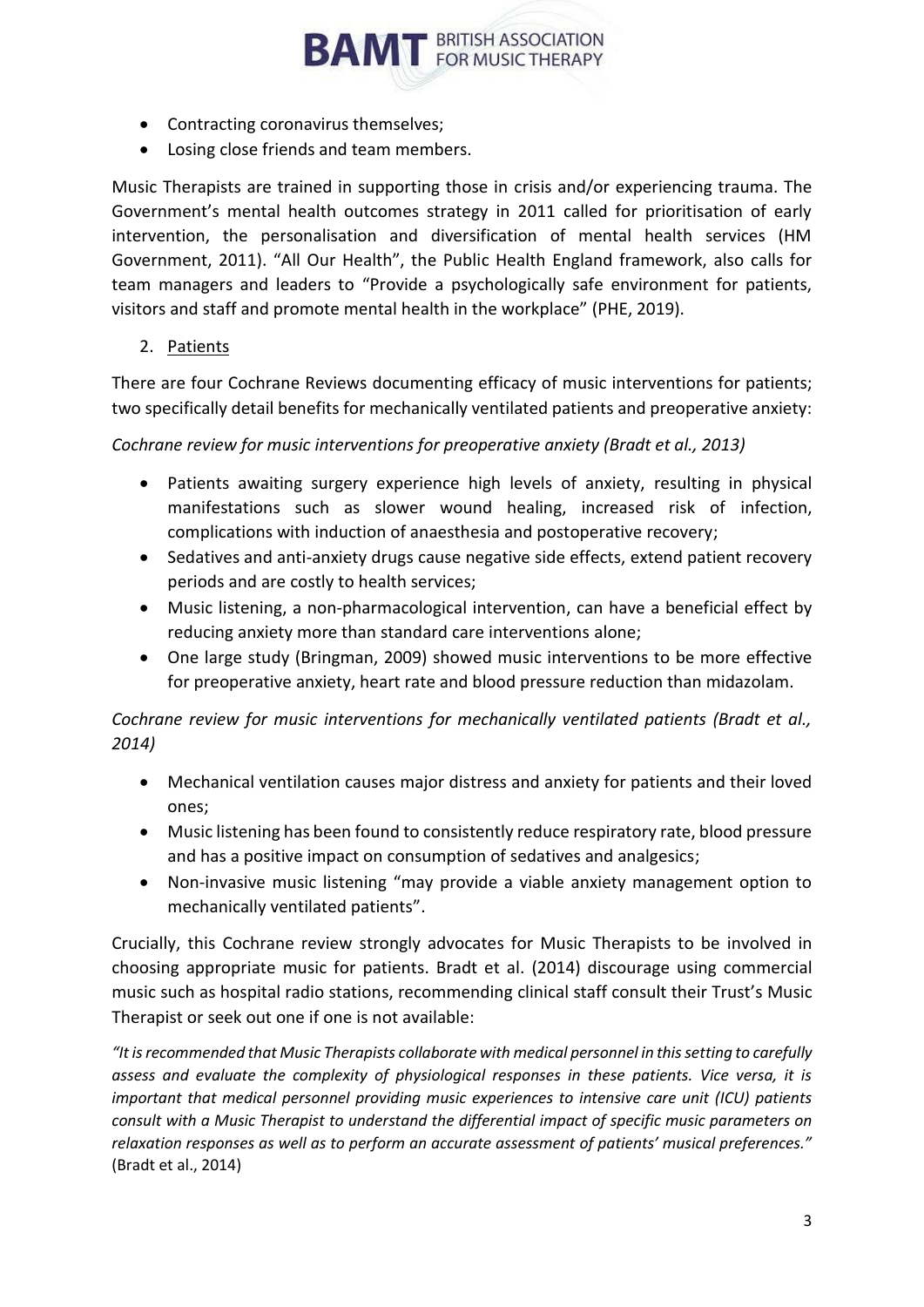Music for patients can be organised and sent to healthcare staff to play on a patient's music player including mobile phones. While Music Therapists may not be able to be physically present in wards, they can provide clinical staff with training on how and when to utilise such material as well as advise on how to support patients, families and colleagues emotionally during this time.

#### 3. Healthcare staff

Music Therapists can adopt similar techniques for healthcare practitioners. North London Music Therapy [\(www.northlondonmusictherapy.com\)](http://www.northlondonmusictherapy.com/) is leading an initiative providing telephone psychological support for frontline staff. Clinicians can speak to qualified Music Therapists who offer psychological first aid, online music making and creation of bespoke playlists for emotional regulation.

Trauma and PTSD are initiated by stressful, frightening and distressing events. It is likely that a high number of healthcare staff will experience these conditions during, and after, the pandemic as symptoms can often appear long after the event.

Music therapy demonstrates it can effectively help individuals with PTSD and dissociative conditions to:

- Alleviate avoidance, re-experiencing trauma & hyperarousal while
- Support stabilising behaviours, physiological entrainment and processing of trauma (McFerrin et al., 2020; Carr et al., 2012; Bensimon et al., 2008).
- Service users report improved quality of life and reduction in interpersonal issues following music therapy (Rudstam et al., 2017).

PTSD and anxiety have been linked to hyperarousal of specific brain regions. Guided Imagery in Music (GIM) utilises music listening in a deeply relaxed state to stimulate imagery, memories and feelings to help patients understand life issues holistically. GIM studies demonstrate how neurological changes in PTSD patients aid management of cognitive processes such as hyperarousal (Beck et al., 2018).

Early intervention is strongly recommended. Researchers call for adequate access to therapy, stressing "they should get as much therapy with the same therapist as is necessary for healing and maintaining a healthy condition" (Maack et al., 2012).

As music therapy is now accessible online a wider number of staff can be reached, including those self-isolating.

#### 4. General population: Adults

There are Music Therapists currently working with patients with psychopathological conditions such as depression, schizophrenia and anxiety disorders. This includes in-patient care, community and forensic services.

Music Therapists can further assist mental health services which may be experiencing higher referral rates. Carr et al., (2012) summarise that even short-interventions of music therapy in in-patient care are effective as structured musical participation with verbal discussion, regular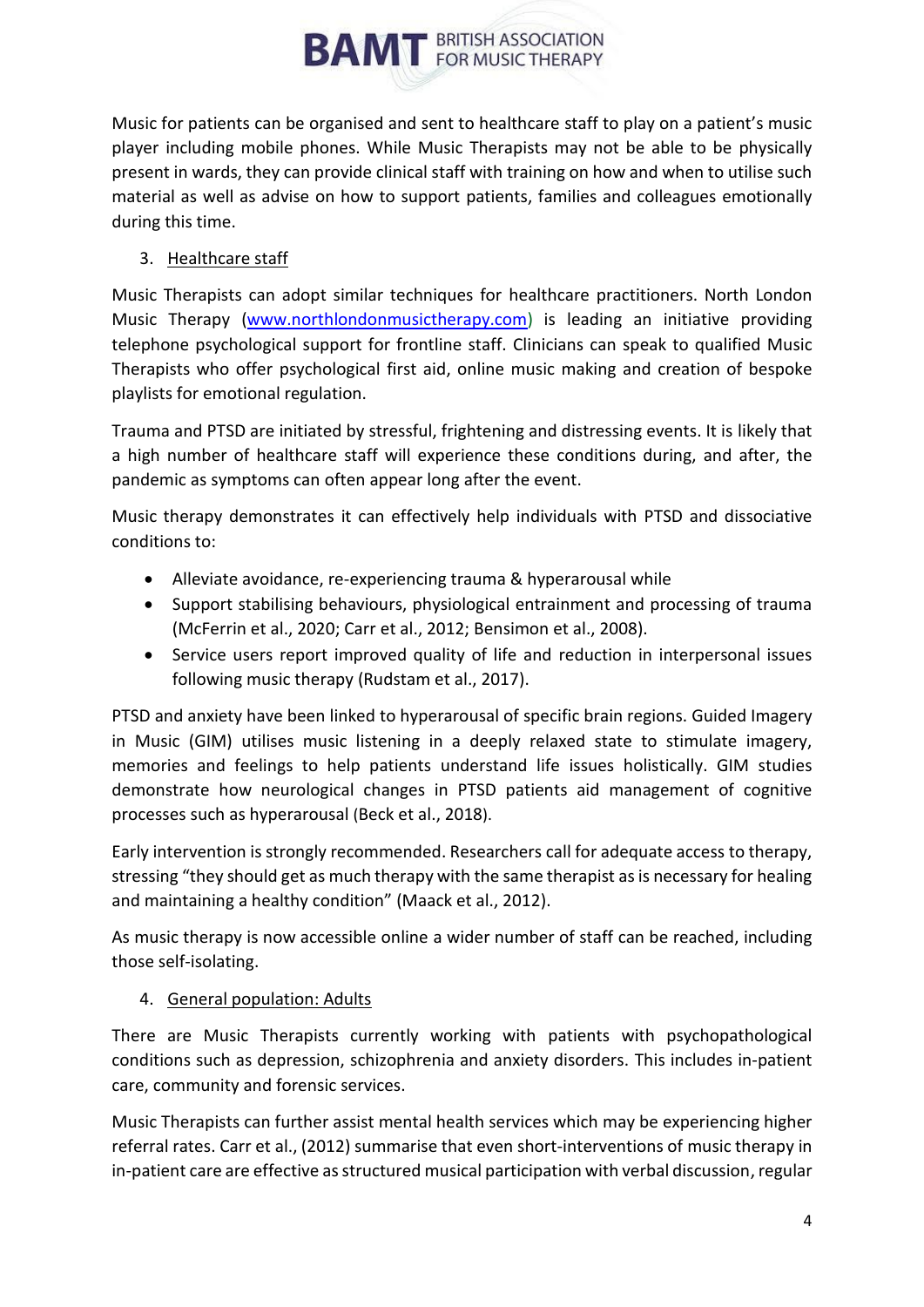

contact and establishing boundaries help patients build a therapeutic relationship, develop interpersonal skills and build resources to help manage their conditions.

Adults with depression can at times be offered group music therapy. The Cochrane review of music therapy for depression demonstrates group music therapy alongside standard care interventions improves social, occupational and psychological functioning (Aalbers et al., 2017).

Greater use of music therapy within this population could also help reduce healthcare costs across communities:

*"Depression incurs high costs for healthcare systems and for society because it may cause impairment in both psychological and socio-occupational functioning. Reductions in depressive and anxious systems and consequent improvement in everyday life functioning may reduce the costs that burden both healthcare systems and society."* (Aalbers et al., 2017)

The Cochrane review of music therapy for schizophrenia and schizophrenia-like disorders detail:

- Positive impact on motivational, emotional and relational outcomes
- Improves "global state, mental state (general negative, depressive and anxiety symptoms), functioning (general and social), and quality of life" (Geretsegger et al., 2017, p. 2).

Authors stress that given this high level of evidence, music therapy should be made 'more widely available' (Geretsegger et al., 2017, p. 23).

5. General Population: Children & Young People

Studies on music therapy with children and young people with anxiety/multiple psychopathological conditions have shown it is an effective clinical intervention (Gold et al., 2004).

Children and young people can struggle to access therapies that are purely verbal – music therapy offers a non-invasive safe space for self-expression without a need for words. This is particularly beneficial to children who are unable to access verbal communication due to disability, maturity or trauma. Structured music activities help patients focus and sustain attention, which is particularly helpful for those with behavioural or developmental disorders.

The music therapy team at Chelsea and Westminster Hospital NHS Foundation Trust is integral to its Child Development Services. These Music Therapists provide therapeutic assessment, treatment and support for children with developmental conditions and their families. The scope of their clinical work has extended into early intervention community work, hospital wards such as neonatal intensive care and paediatric wards as well as research (Wood et al., 2016).

Hospitalised children, particularly those admitted to ICU, experience high levels of anxiety during and after hospital stays. Research indicates increased parental distress, length of stay & emergency admissions contributes to: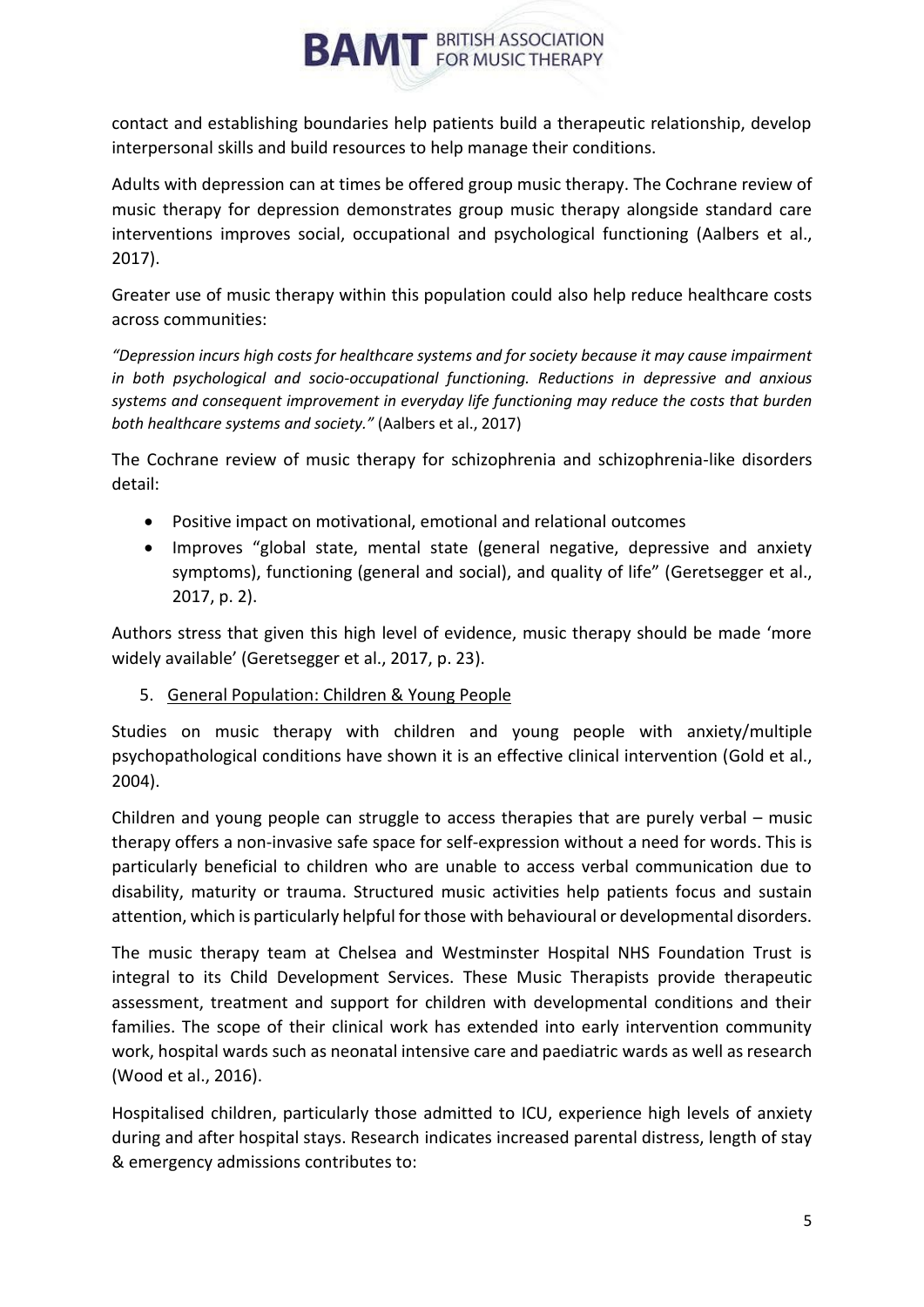- Elevated anxiety;
- Increased negative behaviours;
- Reduction in quality of life in children post hospital stay (Rennick et al., 2009).

Music is also linked to reducing pain and anxiety in paediatric oncology patients.

Children with leukaemia regularly have to withstand lumbar punctures, a painful invasive procedure. In a RCT examining impact of music listening on pain, heart and respiratory rates, Nguyen et al. (2010) found significant reduction in all three areas.

Music acted as a distractor, assisting patients in enduring the perceived pain and anxiety. Following interviews with the participants, researchers noted:

*"When the children had earphones with music, they felt less pain and were calmer and relaxed during and after the procedure. All these children definitely wanted to have earphones with music the next time they were treated. Almost all the children in the control group expressed pain, fear, and anxiety."* (Nguyen et al., 2010, p. 153).

6. Dementia

The profile of music therapy within dementia care has risen in recent years, due to documentaries such as BBC One's 'Our Dementia Choir with Vicky McClure' as well as Cochrane Reviews, NICE Guidelines and the Dementia Commission launched in the House of Lords (2018). These all strongly advocate for greater access to music therapy during all stages of dementia.

The national campaign, Music for Dementia 2020, is driven by the evidence of the positive impact music has on dementia patients at all stages of the condition. It was set up as a direct response to the Commission report, striving to make music readily available and accessible to all those with Dementia [\(https://musicfordementia2020.com/](https://musicfordementia2020.com/)).

Empirical evidence shows that music therapy helps:

- Reduce agitation, disruptive behaviour & depressive moods;
- Improves quality of life;
- Pharmacological interventions used to manage anxiety and distress can have negative side effects;
- Music therapy could be a cost effective intervention to help reduce the administration of anti-anxiety medication (Ridder et al., 2013).

The population of people with dementia is expected to rise to 1 million by 2025 (Bowell et al., 2018, p.25). Music Therapists are able to work remotely during the pandemic, therefore there is huge scope for these therapists to be utilised in a variety of ways including online training or digital sessions.

A number of Music Therapists use their expertise to train staff to use music to help maintain lower distress and anxiety in patients during daily care. A large randomised control trial (RCT) is currently being organised to examine the impact of carer-led music interventions on use of pharmacological interventions (Baker et al., 2019). Music Therapists could offer additional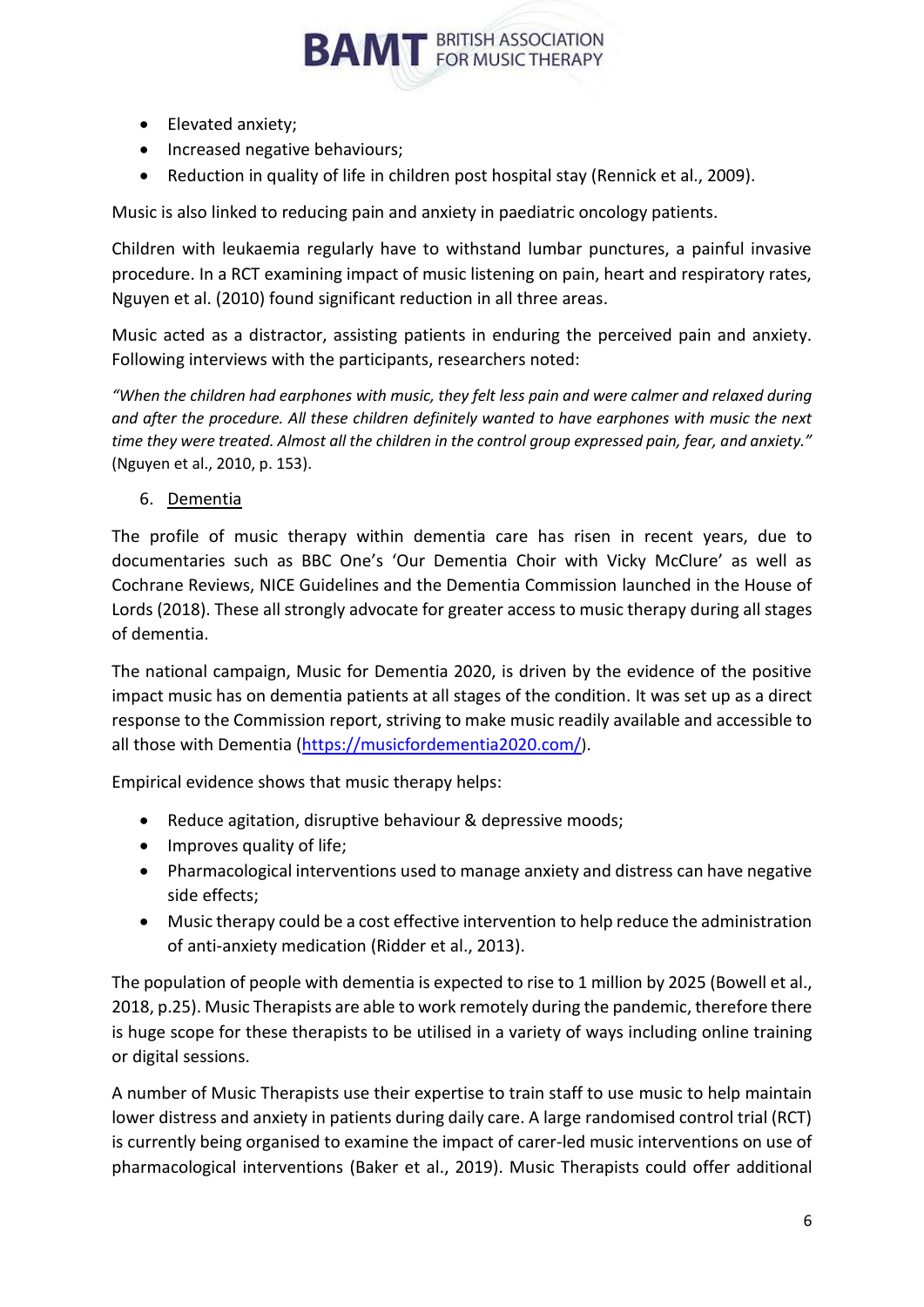

training for staff in building musical resources to manage patients' stress without the need for anti-anxiety drugs.

Furthermore, projects such as 'Together in Sound' (discussed earlier in this report) show that continuing group work is possible where patients are supported in accessing the relevant technology.

## **Providing healthcare to vulnerable groups who are shielding**

#### 1. Bereavement care

Individual and group music therapy for those facing bereavement or recently bereaved:

- Facilitates greater self-expression;
- Fosters understanding of emotions that arise;
- Group work offered for children helps normalise their experiences and build resilience (Heath et al., 2012).

The Department of Health's 'End of life care strategy' (2008) highlighted:

*"deaths from large scale pandemics will generate different support needs for carers and families who may be suffering illness themselves, in addition to coping with bereavement."* (DHSC, p. 113)

This is especially true given the rapid decline of coronavirus patients, the pressure this puts on healthcare staff and the emotional difficulties of physical restrictions. This is also a highly anxious time for hospitalised patients; it is therefore imperative that a range of bereavement services is available. Access to music therapy would mean those who may struggle to access verbal counselling due to trauma or disability can still receive therapeutic support.

One-off group music therapy can be an effective supplement to ongoing grief counselling (Krout, 2005). This model could be particularly effective in busy healthcare environments, allowing for shared normalising of the grief process.

It should be noted that individuals who are experiencing great emotional and psychological distress should be offered one-to-one music therapy. Individuals can then transition into group therapy as part of their healing process.

#### 2. Palliative care

Music therapy is well established within palliative care, with Music Therapists working in paediatric, oncology and adult hospices throughout the UK. The aims of music therapy in these settings are to:

- Improve quality of life & comfort;
- Support validation;
- Alleviate isolation.

Terminally ill patients are often administered analgesic medication to help manage pain and distress, which can result in unwanted side effects. Archie et al. (2013) indicate that music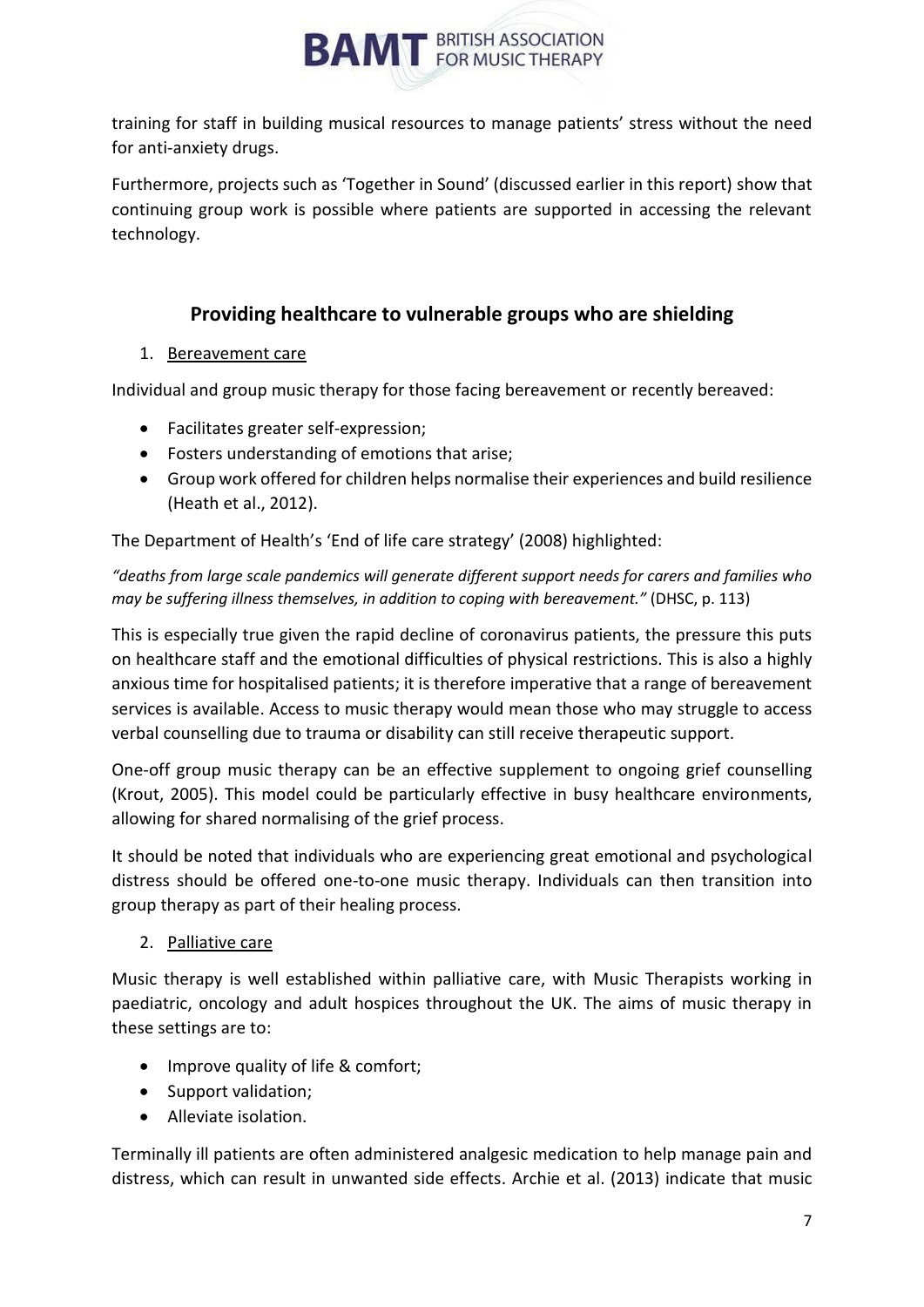therapy with cancer patients decreases use of analgesics and reduces anxiety during invasive procedures, chemotherapy and radiotherapy.

A series of studies conducted in Northern Ireland by the MusiQual group also highlight music therapy with palliative care patients has a positive physiological impact on brain structures that control anxiety and stress (Kirkwood et al., 2020).

An RCT demonstrated that even one session of music therapy can reduce pain in palliative care patients, giving individuals autonomy to be actively involved in the management of their pain (Gutsgell et al., 2013).

During the pandemic, Music Therapists are successfully finding ways to continue to support hospice patients and their families through online remote working, the provision of prerecorded material for patients to listen to as well as live instrumental playing in corridors, car parks and gardens.

Music can help adult and child patients and their families to process and manage difficult emotions. Given the high death rate of coronavirus, now, more than ever, is the time for Music Therapists to be supported to reach those most vulnerable and in need of psychological help.

### **Enabling positive change in healthcare**

Music Therapists are currently working in health, social and educational settings. They are highly trained and experienced in how to support those in crisis or experiencing trauma. They are able to provide support to a wide range of patient populations, both verbally and nonverbally, to those who need it most. Music Therapists are able to offer in-depth support to those with severe and complex behavioural, psychological, cognitive, social and emotional difficulties.

It is clear from the evidence documented in this report that while music therapy is an established profession in the UK, it is an underused resource that could be far better utilised during and after the pandemic.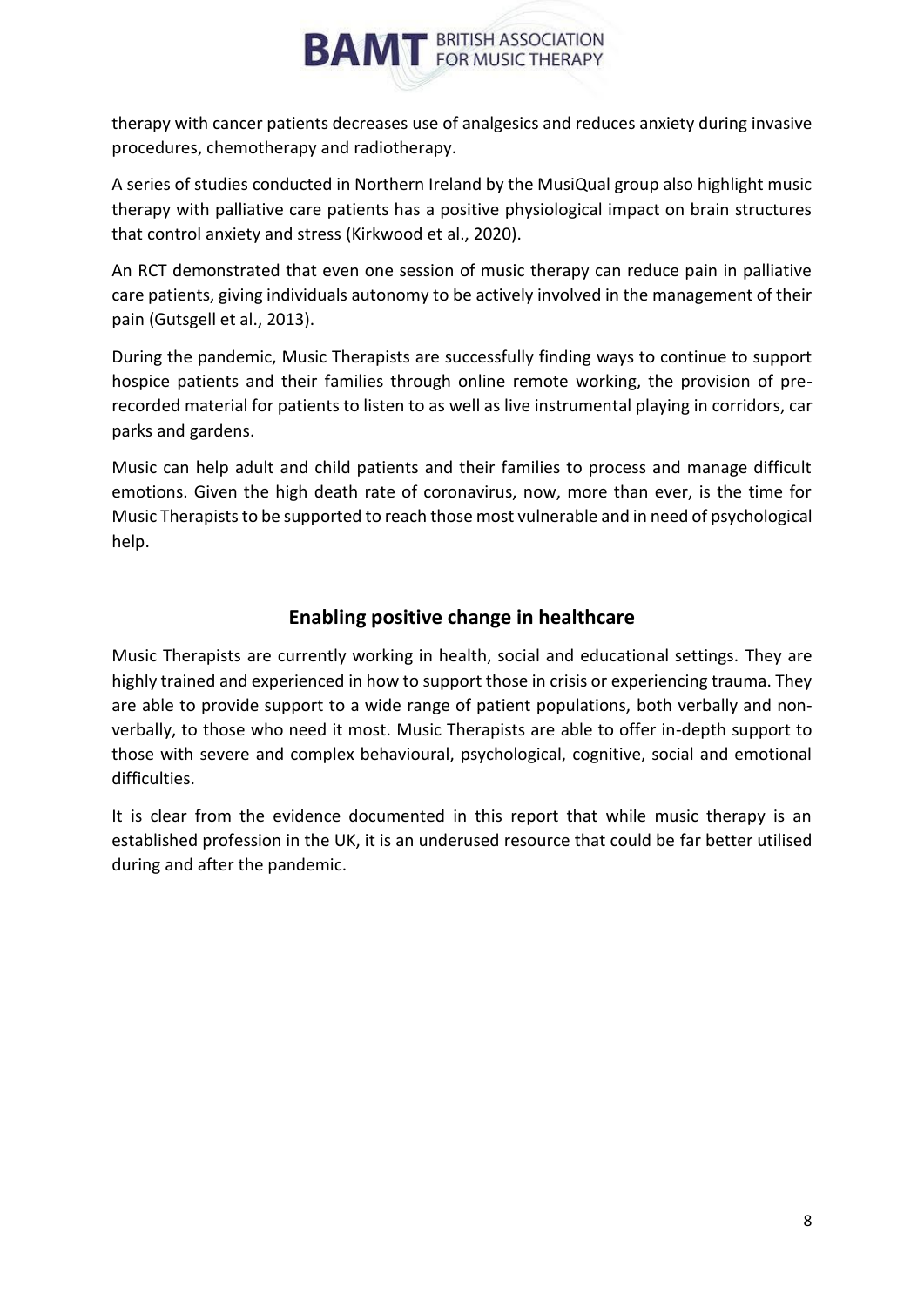#### **References**

Aalbers, S., Fusar-Poli, L., Freeman, R.E., Spreen, M., Ket, J.C.F., Vink, A.C., Maratos, A., Crawford, M., Chen, X.J., Gold, C. (2017) Music therapy for depression. *Cochrane Database of Systematic Reviews*, Issue 11. CD004517.

Archie, P., Bruera, E., Cohen, L. (2013) Music-based interventions in palliative cancer care: a review of quantitative studies and neurobiological literature*. Support Care Cancer,* 21, pp. 2609-2604.

Baker, F., Tamplin, J. (2006) *Music Therapy Methods in Neurorehabilitation A Clinician's Manual*. London: Jessica Kingsley Publishers.

Baker, F., Bloska, J., Braat, S., Bukowska, A., Clark, I., Hsu, M., Kvamme, T., Lautenschlager, N., Lee, Y., Smrokowska-Reichmann, A., Sousa, T., Stensaeth, K., Tamplin, J., Wosch, T. and Odell-Miller, H., 2019. HOMESIDE: home-based family caregiver-delivered music and reading interventions for people living with dementia: protocol of a randomised controlled trial. *BMJ Open*, 9 (11), pp. 1-11.

Beck, B., Lund, S., Søgaard, U., Simonsen, E., Tellier, T., Cordtz, T., Laier, G. and Moe, T., 2018. Music therapy versus treatment as usual for refugees diagnosed with posttraumatic stress disorder (PTSD): study protocol for a randomized controlled trial. *Trials*, 19(1), pp. 1-20.

Bensimon, M., Amir, D., Wolf, Y. (2008) Drumming through trauma: Music therapy with posttraumatic soldiers. *The Arts in Psychotherapy,* 35, pp. 34-38.

Bowler, S., Bamber, S. (2018) What would life be - without a song or dance, what are we? *Commission in House of Lords on Music and Dementia sponsored by the Utley Foundation*. London: International Longevity Centre.

Bradt, J., Dileo, C., Shim, M. (2013) Music interventions for preoperative anxiety. *Cochrane Database of Systematic Reviews*, Issue 6. CD006908.

Bradt, J., Dileo, C. (2014) Music interventions for mechanically ventilated patients. *Cochrane Database of Systematic Reviews*, Issue 12. CD006902.

Carr, C., d'Ardenne, P., Sloboda, A., Scott, C., Wang, D. and Priebe, S., 2011. Group music therapy for patients with persistent post-traumatic stress disorder - an exploratory randomized controlled trial with mixed methods evaluation. *Psychology and Psychotherapy: Theory, Research and Practice*, 85(2), pp.179-202.

*Coronavirus Music Therapy for High Risk Children*, 2020. [TV programme] BBC News.

*Coronavirus Online Music Therapy Group A Lifetime In Pandemic*, 2020. [TV programme] BBC News.

*DAUK and ITV News look at the impact of Covid-19 on the Mental Wellbeing of NHS staff,*  2020. [TV programme] ITV News.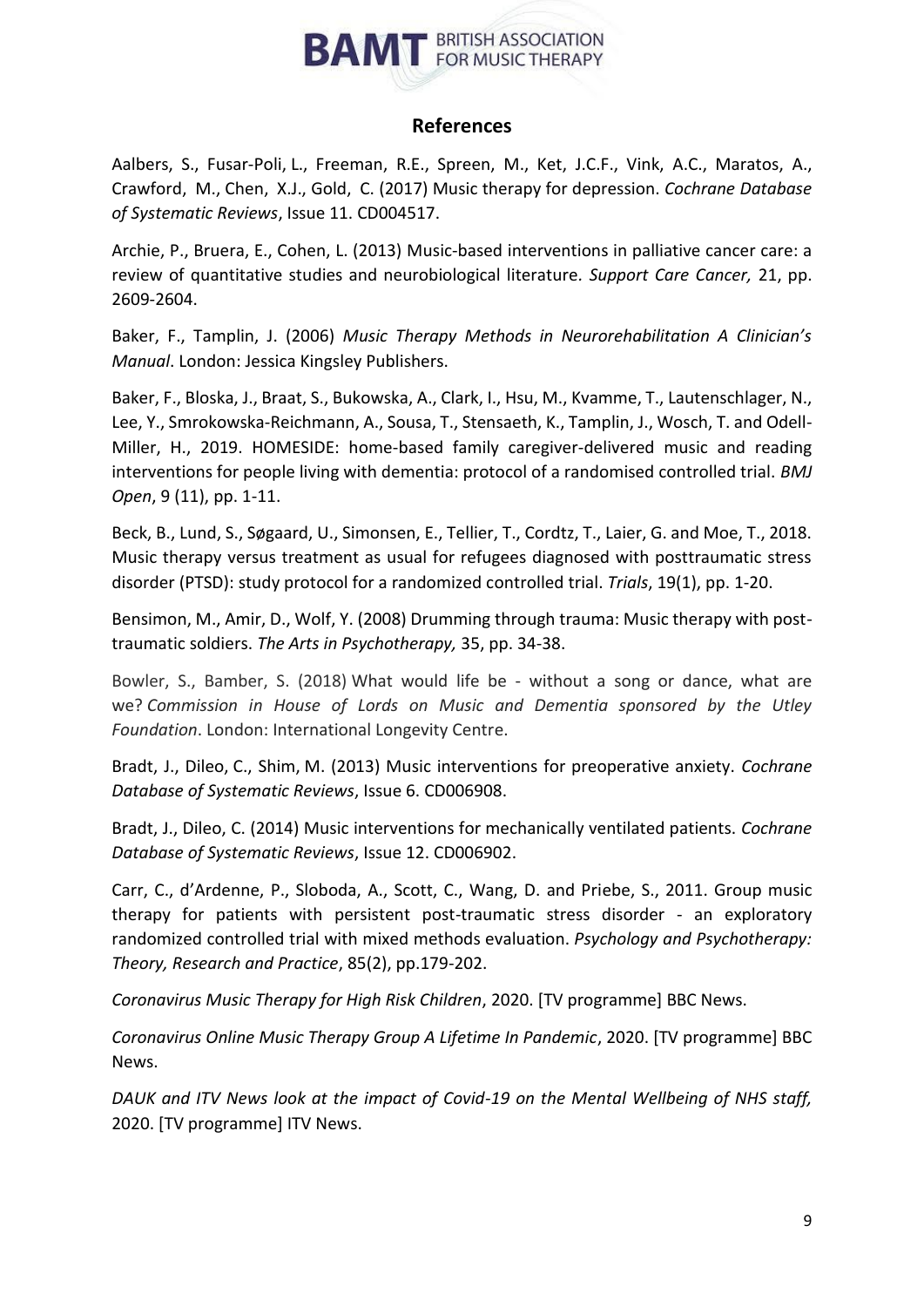

Department of Health (2008) *End Of Life Care Strategy - Promoting High Quality Care For All Adults At The End Of Life.* London.

Geretsegger, M., Mössler, K.A., Bieleninik, Ł., Chen, X.J., Heldal, T.O., Gold, C. (2017) Music therapy for people with schizophrenia and schizophrenia‐like disorders. *Cochrane Database of Systematic Reviews*, Issue 5. CD004025.

Gold, C., Voracek, M., Wigram, T. (2004) Effects of music therapy for children and adolescents with psychopathology: a meta-analysis. *Child Psychology and Psychiatry,* 45 (6), pp. 1054- 1063.

Gutsgell, K. J., Schluchter, M., Margevicius, S., DeGolia, P. A., McLaughlin, B., Harris, M., Mechlenburg, J., Wiencek, C. (2013) Music Therapy Reduces Pain in Palliative Care Patients: A Randomized Controlled Trial. *Journal of Pain and Symptom Management,* 45 (5), pp. 822- 831.

Heath, B., Lings, J. (2012) Creative songwriting in therapy at the end of life and in bereavement. *Mortality,* 17 (2), pp. 106-118.

HM Government, 2011. No Health Without Mental Health: A Cross-Government Mental Health Outcomes Strategy For People Of All Ages. London.

Kirkwood, J., Graham-Wisener, L., McConnell, T., Porter S., Reid, J. (2020) A synopsis of the MusiQual feasibility study into the effectiveness of music therapy in palliative care inpatient settings. *Approaches: An Interdisciplinary Journal of Music Therapy,* 2459-3338, pp. 1-14.

Krout, R. (2005) Applications of Music Therapist-Composed Songs in Creating Participant Connections and Facilitating Goals and Rituals During One-Time Bereavement Support Groups and Programs. *Music Therapy Perspectives,* 23 (2), pp. 118-128.

Maack, C. (2012) Outcomes and Processes of the Bonny Method of Guided Imagery and Music (GIM) and its Adaptations and Psychodynamic Imaginative Trauma Therapy (PITT) for Women with Complex PTSD. Aalborg University, Denmark.

Magee, W. L., Baker, M. (2009) The Use of Music Therapy in Beuro-Rehabilitation of Pople with Acquired Brain Injury. *British Journal of Neuroscience Nursing,* 5 (4), pp. 150-156.

Magee, W.L., Clark, I., Tamplin, J., Bradt, J. (2017) Music interventions for acquired brain injury. *Cochrane Database of Systematic Reviews*, Issue 1. CD006787.

McFerrin, K. S., Lai, H. I. C., Chang, W., Acquaro, D., Chin, T. C., Stokes, H., Crooke, A. H. D. (2020) Music, Rhythm and Trauma: A Critical Interpretive Synthesis of Research Literature. *Frontiers in Psychology,* 11, pp. 1-12.

Nguyen, T. N., Nilsson, S., Hellström, A., Bengston, A. (2010) Music Therapy to Reduce Pain and Anxiety in Children With Cancer Undergoing Lumbar Puncture: A Randomized Clinical Trial. *Journal of Pediatric Oncology Nursing,* 27 (3), pp. 146-155.

NICE, 2018. Dementia: Assessment, Management And Support For People Living With Dementia And Their Carers.